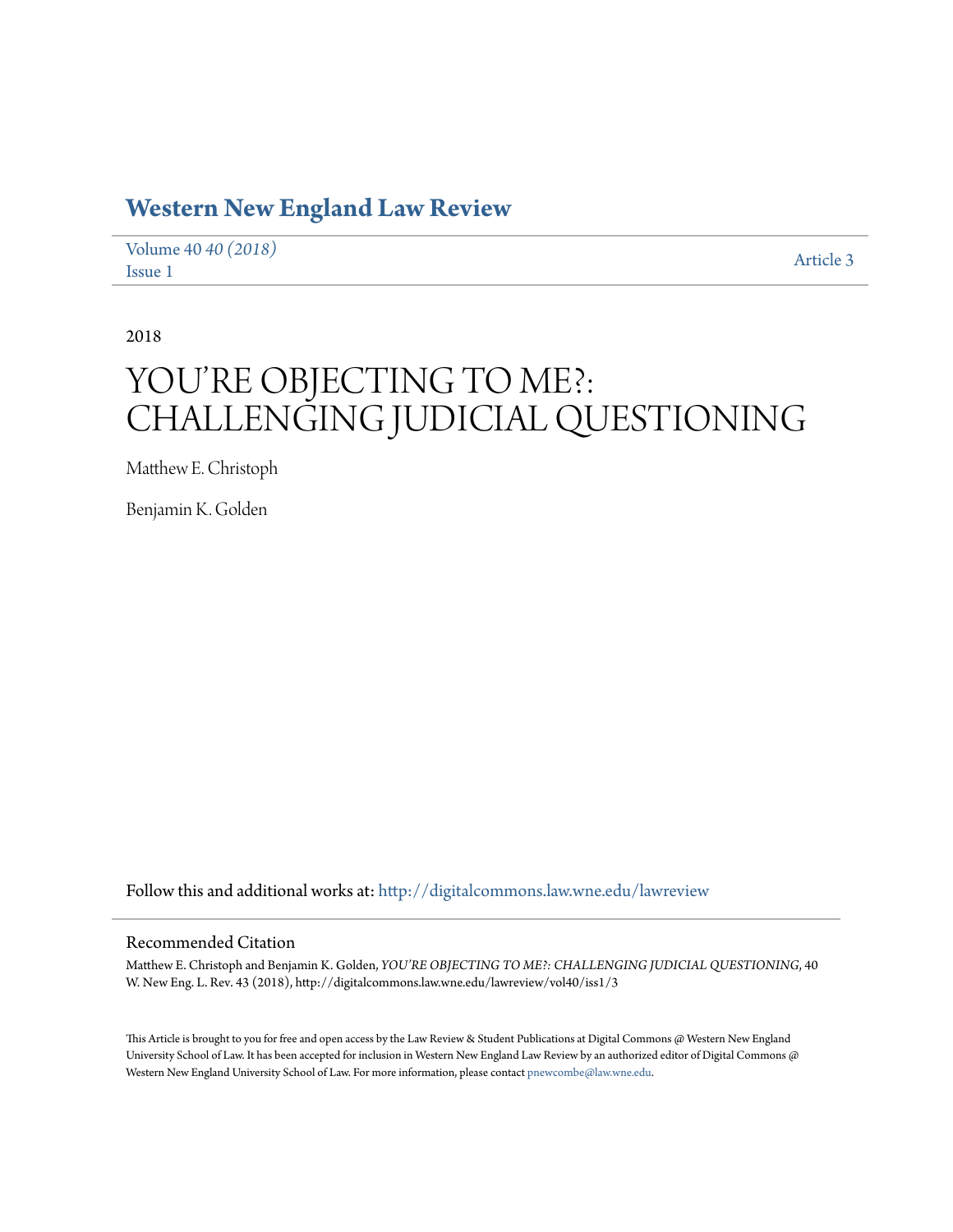### YOU'RE OBJECTING TO ME?: CHALLENGING JUDICIAL **QUESTIONING**

#### Matthew E. Christoph & Benjamin K. Golden\*

#### **INTRODUCTION**

 You represent a young man who was attacked by a black bear in a state park. After finishing your client's direct examination, opposing counsel's cross-examination proves ineffective. You rise to rest your case, and the fatal moment occurs. The judge leans in:

JUDGE: You were celebrating at the park by yourself?

WITNESS: Yes. I'd just been accepted to graduate school.

 The judge's question seems like a harmless point of clarification, but you sense it is not over. Fear overcomes you as you remain seated. Your client looks at you, confused.

JUDGE: Were you drinking?

WITNESS: No, not that evening.

 JUDGE: How often do you drink? Were you prescribed any psychiatric medications?

WITNESS: Um . . .

JUDGE: Answer the question.

 You recognize a number of possible objections here. But do you dare ruffle the judge's feathers when you feel like the jury is on your side? After all, you want to show that your client has nothing to hide.

So, what do you do?

 In this Article, we examine the often seen and routinely unchallenged practice of judicial questioning. In Part I, we discuss the fundamental concept of judicial impartiality and the power of judges to question witnesses. In Part II, we will illustrate varied examples from

 Matthew Christoph is Legal Counsel at Bright Horizons Family Solutions Inc., based in Watertown, Massachusetts. Benjamin Golden is an Assistant Attorney General in the Massachusetts Attorney General's Office. Both authors thank their families for their continuous support and Hon. John M. Greaney for his editorial review and insight. The views expressed in this Article are the authors' own and do not express the views or opinions of their respective employers. This Article is based on an article published in *Massachusetts Lawyers*  Weekly. See Matthew E. Christoph, Objecting to Judicial Questioning: Our Awkward Duty, MASS. LAW. WKLY., Feb. 16, 2017, at 1, 2017 WLNR 5649975.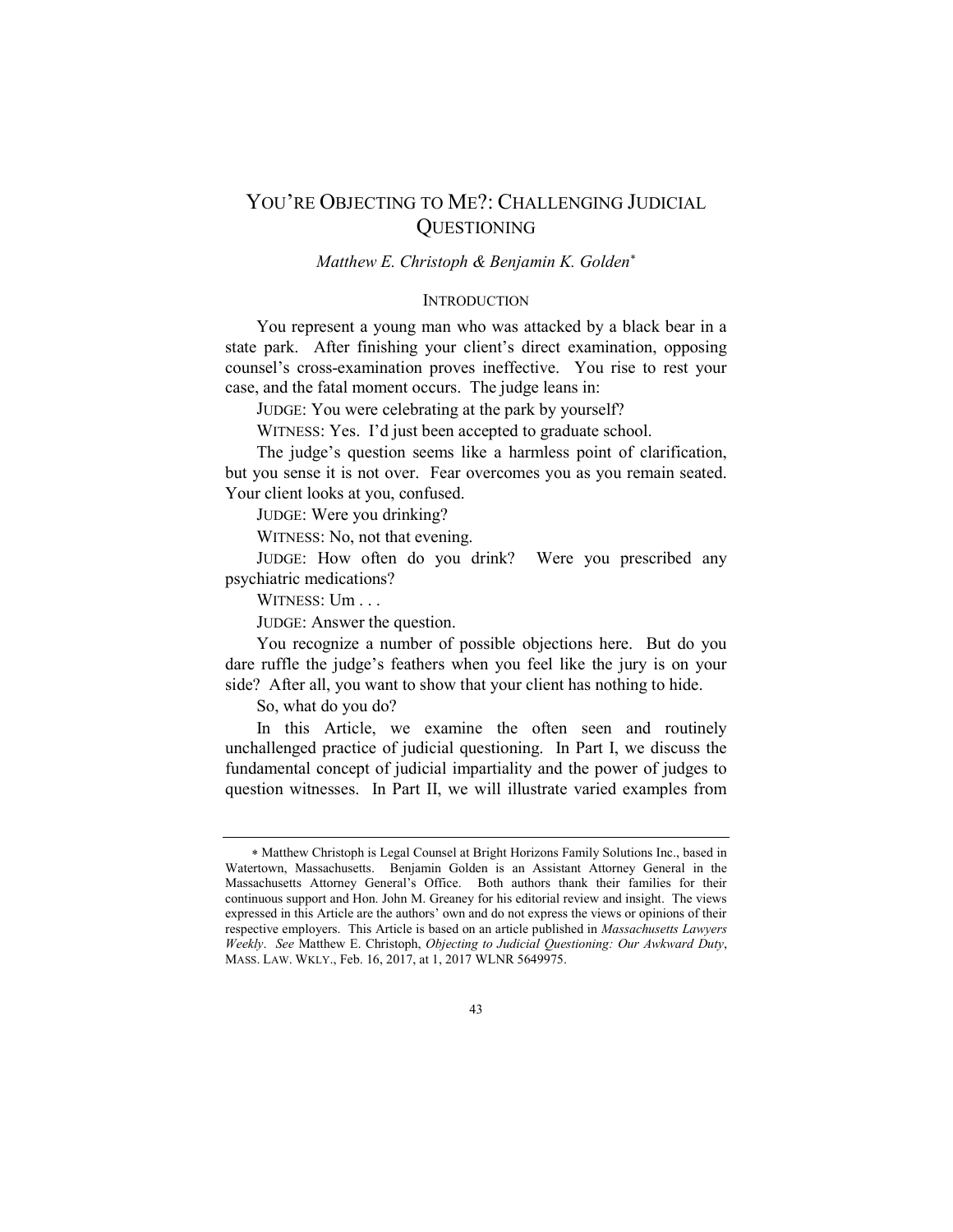both civil and criminal trials where judges crossed (or may have crossed) the line in questioning witnesses. In Part III, we consider what trial counsel should do in the face of improper judicial questioning. In Part IV, we explain how the failure to object to questioning significantly diminishes the likelihood of success on appeal. In the Conclusion, we urge counsel to object whenever a judge's questions appear likely to endanger their clients' rights.

#### I. JUDICIAL IMPARTIALITY AND THE POWER OF JUDGES TO QUESTION WITNESSES

 A fundamental tenet of the law is the concept of judicial impartiality.<sup>1</sup> The promise of an unbiased judge rests at the heart of the very notion of a fair trial for any party walking into a courthouse's ominous halls. Indeed, the Constitution of the Commonwealth of Massachusetts emphatically guarantees "the right of every citizen to be tried by judges as free, impartial and independent as the lot of humanity will admit."<sup>2</sup> The Supreme Judicial Court has held that "rigid adherence to [this] principle is essential to the maintenance of free institutions."3

 1. See Offutt v. United States, 348 U.S. 11, 13 (1954) ("[J]ustice must satisfy the appearance of justice."); see also Aharon Barak, Foreword, A Judge on Judging: The Role of a Supreme Court in a Democracy, 116 HARV. L. REV. 19, 54 (2002) ("Independence of the judiciary means, first and foremost, that in judging, the judge is subject to nothing other than the law."); L. Wildhaber, Judicial Impartiality Under the European Convention on Human Rights, CONST. COURT REPUBLIC ARM., http://www.concourt.am/armenian/con\_right/2.12- 2001/wildhaber-eng.htm [https://perma.cc/MSE2-BAZD] ("Impartiality lies at the very heart of the notion of justice and fair trial."); Richard Zorza, The Disconnect Between the Requirements of Judicial Neutrality and Those of the Appearance of Neutrality when Parties Appear Pro Se: Causes, Solutions, Recommendations, and Implications, 17 GEO. J. LEGAL ETHICS 423, 426 (2004) ("Without such [judicial] neutrality, the entire legitimacy of the legal system, indeed its reason for existence within the democratic experiment, fall[s]."). See generally Charles Gardner Geyh, The Dimensions of Judicial Impartiality, 65 FLA. L. REV. 493 (2013) (providing comprehensive discussion of judicial impartiality).

<sup>2.</sup> MASS. CONST. pt. I, art. XXIX; see also King v. Grace, 200 N.E. 346, 348 (Mass. 1936) (quoting MASS. CONST. pt. I, art. XI).

 [Article 29] is essential to the end that "Every subject of the commonwealth ought to find a certain remedy, by having recourse to the laws, for all injuries or wrongs which he may receive in his person, property, or character. He ought to obtain right and justice freely, and without being obliged to purchase it; completely, and without any denial; promptly, and without delay; conformably to the laws."

 Id.; Whitney v. Wellesley & Boston St. Ry. Co., 84 N.E. 95, 95–96 (Mass. 1908) ("[T]he judge who discharges the functions of his office, is under the statute, as well as at common law, the directing and controlling mind at the trial, and not a mere functionary to preserve order, and lend ceremonial dignity to the proceedings.").

 3. Commonwealth v. Leventhal, 307 N.E.2d 839, 841 (Mass. 1974) (quoting Thomajanian v. Odabshian, 172 N.E. 232, 233 (Mass. 1930)).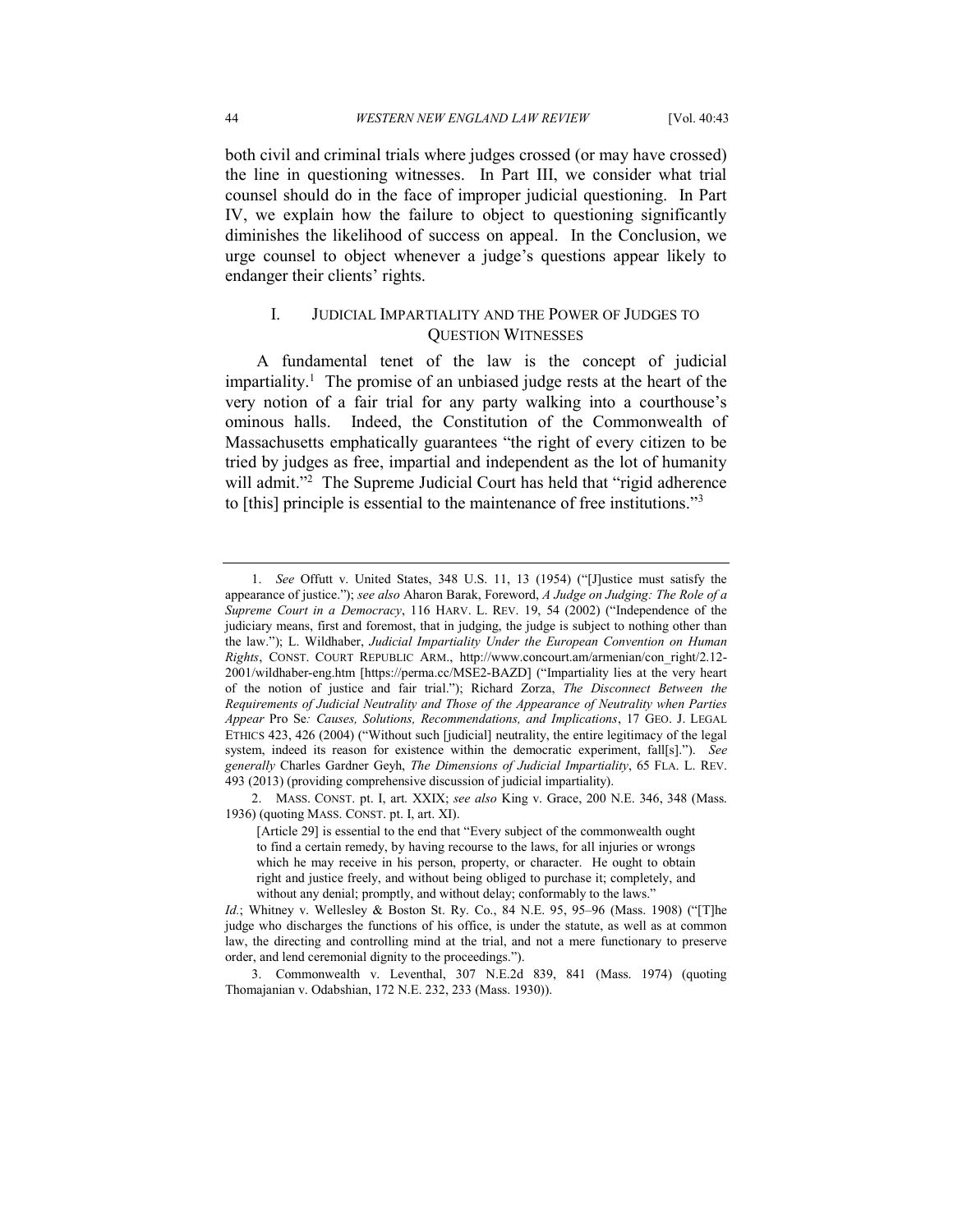Importantly, it is also undisputed that judges—in both civil and criminal trials, in and out of the presence of juries—may play an active role in the proceedings.<sup>4</sup> "A trial judge 'need take no vow of silence. He is there to see that justice is done or at least to see that the jury have a fair chance to do justice."<sup>55</sup> As "the guiding spirit and controlling mind at a trial," there is no doubt that a judge has the power to question witnesses.<sup>6</sup> In Commonwealth v. Festa, the Supreme Judicial Court acknowledged that trial judges may question witnesses to clarify evidence, eradicate inconsistencies, avert possible perjury, and develop

 4. See Commonwealth v. Jackson, 647 N.E.2d 401, 405 (Mass. 1995) (concluding trial judge's interruptions did not prejudice defendant where they were an attempt to assist the defendant by explaining how to show that witness made a prior inconsistent statement, and judge correctly excluded or curtailed repetitive, argumentative, and improperly phrased questions); Commonwealth v. Dias, 367 N.E.2d 623, 626 (Mass. 1977) (finding no error because the trial judge's questioning was meant to draw out additional material facts, not coerce a retraction by the witness); Commonwealth v. Haley, 296 N.E.2d 207, 210–11 (Mass. 1973) (noting judge may exclude evidence sua sponte); Commonwealth v. Oates, 99 N.E.2d 460, 461 (Mass. 1951) (affirming rape conviction where judge's examination was done merely to clarify the purpose of admitting the defendant's jacket into evidence); Adoption of Seth, 560 N.E.2d 708, 712 (Mass. App. Ct. 1990) (reasoning that the judge's "extraordinary" questioning was not prompted by bias, but rather his impatience with counsel's inability to properly pose questions); Griffith v. Griffith, 509 N.E.2d 38, 39–40 (Mass. App. Ct. 1987) (finding that, where self-represented litigant tended to stray into considerations not legally relevant, judge was warranted in attempting to narrow the issues, asking questions, and directing the course of trial).

<sup>5.</sup> Dias, 367 N.E.2d at 626 (quoting *Haley*, 296 N.E.2d at 211); cf. Gauntlett v. Med. Parameters, Inc., 405 N.E.2d 1003, 1003–04 (Mass. App. Ct. 1980) (reversing lower court's decision and holding judge's comments were inconsistent with the judge's role as an impartial magistrate and that the judge's discretion is not unbridled); Francis Bacon, Of Judicature, in ESSAYS, CIVIL AND MORAL: THE HARVARD CLASSICS 130 (Charles W. Eliot, ed., 1909) ("Patience and gravity of hearing is an essential part of justice; and an overspeaking judge is no well-tuned cymbal. It is no grace to a judge first to find that which he might have heard in due time from the bar."). Compare Confirmation Hearing on the Nomination of John G. Roberts, Jr. to be Chief Justice of the United States Before the S. Comm. on the Judiciary, 109th Cong. 55 (2005) (statement of John G. Roberts, Jr., Nominee to be Chief Justice of the United States analogizing a judge to a baseball umpire), with Logue v. Dore, 103 F.3d 1040, 1045 (1st Cir. 1997) ("It is well-established that a judge is not a mere umpire; he is 'the governor of the trial for the purpose of assuring its proper conduct,' and has a perfect right— albeit a right that should be exercised with care—to participate actively in the trial proper.") (quoting Quercia v. United States, 289 U.S. 466, 469 (1933)).

 6. See Commonwealth v. Campbell, 353 N.E.2d 740, 744–45 (Mass. 1976) (quoting Goldman v. Ashkins, 165 N.E. 513, 516 (1929)); Whitney, 84 N.E. at 96 ("the judge [is] . . . the directing and controlling mind at the trial"); see also Commonwealth v. Festa, 341 N.E.2d 276, 279 (Mass. 1975) ("There is no doubt that a judge can properly question a witness, albeit some of the answers may tend to reinforce the Commonwealth's case, so long as the examination is not partisan in nature, biased, or a display of belief in the defendant's guilt.").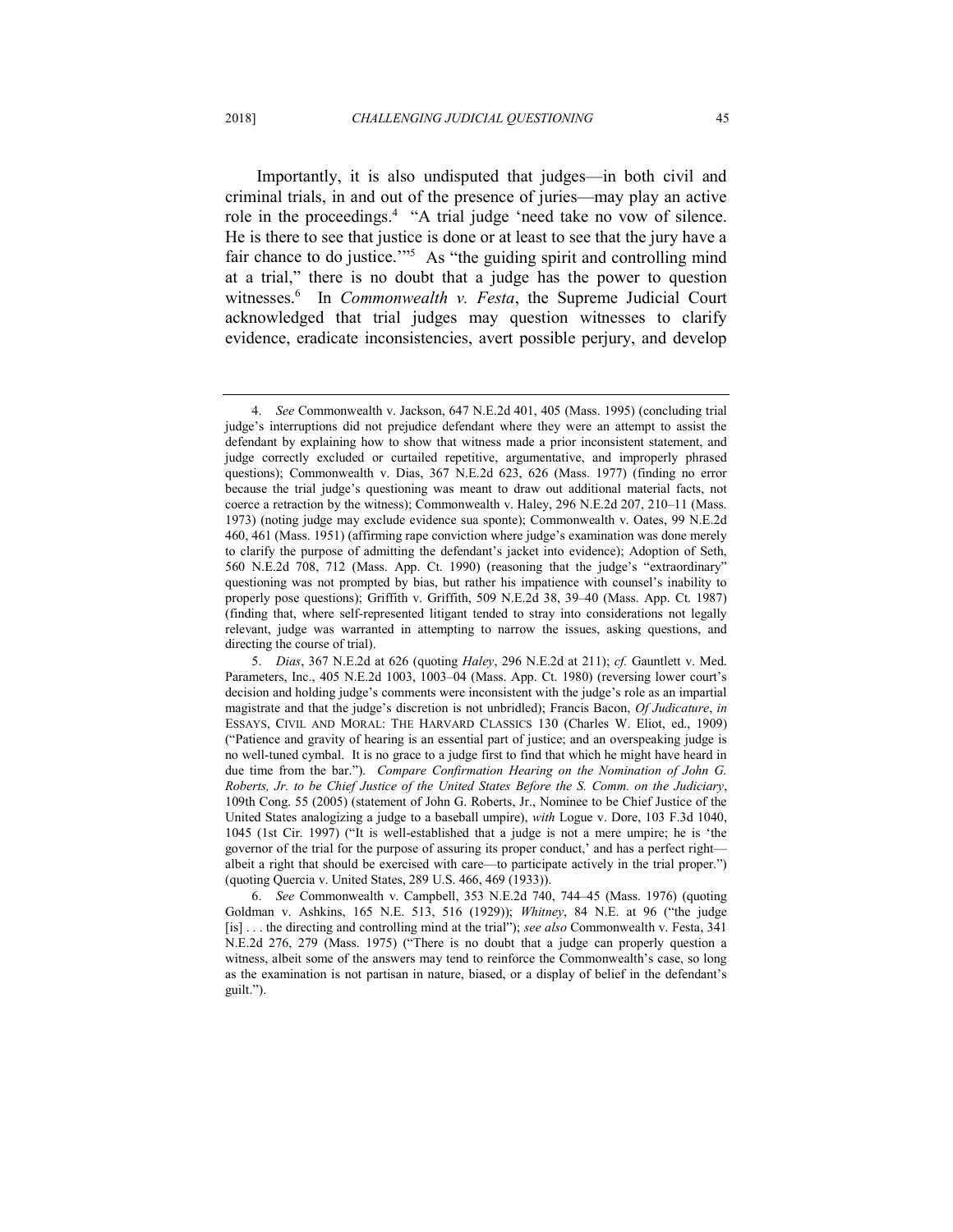trustworthy testimony. $7$ 

 Trial judges are not required to remain silent, but are tasked with shepherding the proceedings to ensure justice is done with efficiency and expediency.<sup>8</sup> Judges may even order parties to take depositions or call any witness as the "court's witness," even when no party has called them. $9$  Claims of judicial error are evaluated under a "rule of reason," and "[m]uch depends on the nature of the proceeding."<sup>10</sup> But there are

8. See Dias, 367 N.E.2d at 626 (finding that judge's questioning was intended to elicit additional material facts); Oates, 99 N.E.2d at 460–61 (noting judge's examination done merely to clarify evidence); Seth, 560 N.E.2d at 712 (noting judge's "extraordinary" questioning not prompted by bias, but rather his impatience with counsel's inability to properly pose questions); Griffith, 509 N.E.2d at 39-40 (finding judge warranted in attempting to narrow the issues, ask questions, and direct the course of trial).

 Where a court has once taken jurisdiction and has become responsible to the public for the exercise of its judicial power so as to do justice, it is sometimes the right and even the duty of the court to act in some particular sua sponte. . . . A judge may call a witness, put questions to a witness, or refresh his judicial knowledge of a fact, even against the protest of the parties.

 Id.; McLaughlin v. Mun. Ct. of Roxbury, 32 N.E.2d 266, 268, 270–72 (Mass. 1941) (affirming decision of judge who ordered defendant to testify during small claims proceeding); Morgan v. Jozus, 851 N.E.2d 1080, 1084–87 (Mass. App. Ct. 2006) (noting trial judge may sua sponte vacate ambiguous interlocutory decree).

 10. Campbell, 353 N.E.2d at 744 ("We discern no error in the action of the judge in this instance and suggest only that the rule of reason on how much a judge should move into the interrogation of witnesses in the light of the foregoing stated law will undoubtedly be followed by most judges."). Unfortunately, "there is no quantitative test [to] determin[e] whether a judge has gone beyond the bounds [] the law imposes." Judicial Guidelines for Civil Hearings Involving Self-Represented Litigants, in BEST PRACTICES IN MANAGING SELF- REPRESENTED LITIGATION: GUIDELINES, STRATEGIES, AND BENCH SKILLS Tab 1, 14 (Mar. 30, 2012), https://www.americanbar.org/content/dam/aba/administrative/ legal\_aid\_indigent\_defendants/ls\_sclaid\_atj\_best\_practices\_in\_managing\_srl\_toc.authcheckda m.pdf [https://perma.cc/2CLF-VTK6].

 7. See 341 N.E.2d at 279; see also Dias, 367 N.E.2d at 626–27; MASS. G. EVID. § 614(a) (2017) (providing judicial right to call witnesses); United States v. McColgin, 535 F.2d 471, 474–75 (8th Cir. 1976) (finding no prejudice where trial court attempted to clarify witness testimony); United States v. Burch, 471 F.2d 1314, 1317–18 (6th Cir. 1973) (finding no abuse of discretion where judicial question is to elicit more information and clarify questions); Oates, 99 N.E.2d at 461 (finding no error where judicial question was not bias); Seth, 560 N.E.2d. at 712 (finding no prejudice where judicial examination was to expedite and clarify); Griffith, 509 N.E.2d at 39–40 (finding that judicial examination was warranted to narrow the triable issues).

 9. MASS. G. EVID. § 614(a) (2017) ("When necessary in the interest of justice, the court may call a witness on its own or at a party's request. Each party is entitled to cross-examine the witness."); 9 WIGMORE, EVIDENCE § 2484, at 276 (Chadbourn ed. 1981) ("[T]he general judicial power . . . implies inherently a power to investigate as auxiliary to the power to decide; and the power to investigate implies necessarily a power to summon and to question witnesses."); see also Quincy Trust Co. v. Taylor, 57 N.E.2d 573, 575 (Mass. 1944).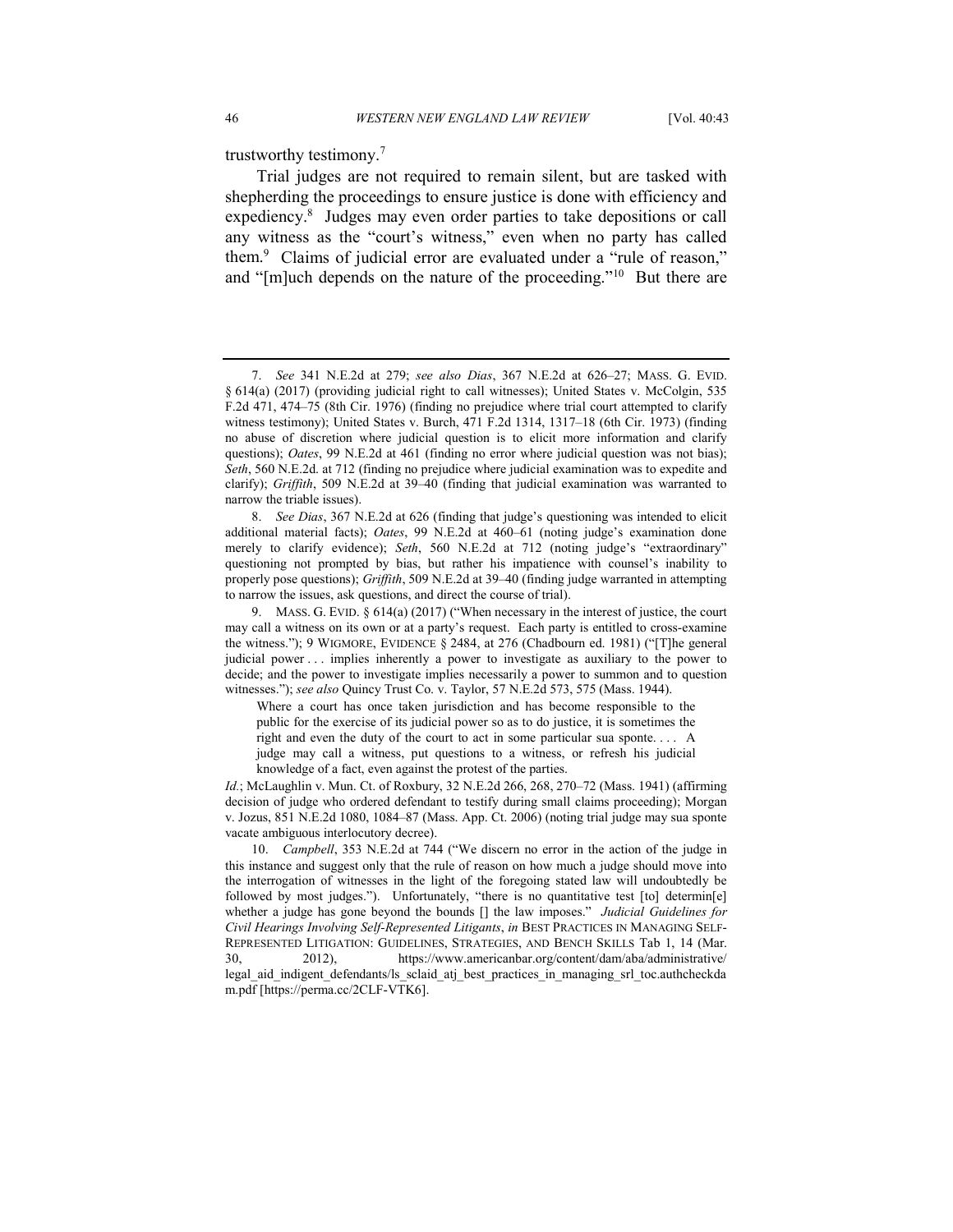still lines a trial judge may not cross.<sup>11</sup> A judge may not engage in questioning that is "partisan in nature, biased, or [that demonstrates] belief in the defendant's guilt."<sup>12</sup> Moreover, it is well established that in Massachusetts, "[a] judge who takes a case that he does not understand out of the hands of competent counsel who do understand it, is a nuisance."<sup>13</sup> These are the types of transgressions that are the focus of this Article.

#### II. EXAMPLES OF (POSSIBLE) IMPROPER QUESTIONING

#### A. Commonwealth v. Ragonesi

In Commonwealth v. Ragonesi, during a pre-trial hearing, the judge "took the bit in his teeth" and cross-examined an alleged sexual assault victim for twenty-three pages of transcript.<sup>14</sup> The judge's inquiry delved into the most trivial details of the alleged sexual acts.<sup>15</sup>

 The Appeals Court described the judge's questioning as "both excessive and inexcusable," resulting in a "thoroughly coerced witness who would be understandably reluctant to go back on the sworn testimony she had given to a judge of the Superior Court."<sup>16</sup> Noting that the questioning occurred at a pre-trial hearing, the court concluded that "there was no practical way in which the trial judge could alleviate the hidden damage by curative instructions such as are customarily given whenever there is a possibility that he (the trial judge) may have gone

 11. See MASS. G. EVID. § 614 (2017); FED. R. EVID. 614(b); Logue v. Dore, 103 F.3d 1040, 1045 (1st Cir. 1997) ("It is well-established that a judge is not a mere umpire; he is 'the governor of the trial for the purpose of assuring its proper conduct,' and has a perfect right— albeit a right that should be exercised with care—to participate actively in the trial proper."); Commonwealth v. Haley, 296 N.E.2d 207, 211 (Mass. 1973) ("A judge who takes a case that he does not understand out of the hands of competent counsel who do understand it, is a nuisance. The judge must never become or appear to be a partisan.").

 12. Commonwealth v. Festa, 341 N.E.2d 276, 279 (Mass. 1975); see SUPREME JUDICIAL COURT RULE 3:09: CODE OF JUDICIAL CONDUCT Preamble (2015); see also Commonwealth v. Hassey, 668 N.E.2d 357, 357–58 (Mass. App. Ct. 1996) (finding that judge exceeded the limits on judicial questioning and it was too partisan); Commonwealth v. Ragonesi, 493 N.E.2d 527, 529–30 (Mass. App. Ct. 1986) (noting judicial questioning "excessive and inexcusable" where judicial question consumed twenty-three pages of transcript).

<sup>13.</sup> Haley, 296 N.E.2d at 211.

<sup>14. 493</sup> N.E.2d at 529.

 15. For more details on the questions asked, see id. at 531–33. Please note, the transcript includes triggering topics such as violence against women and sexually graphic language.

<sup>16.</sup> *Id.* at 530.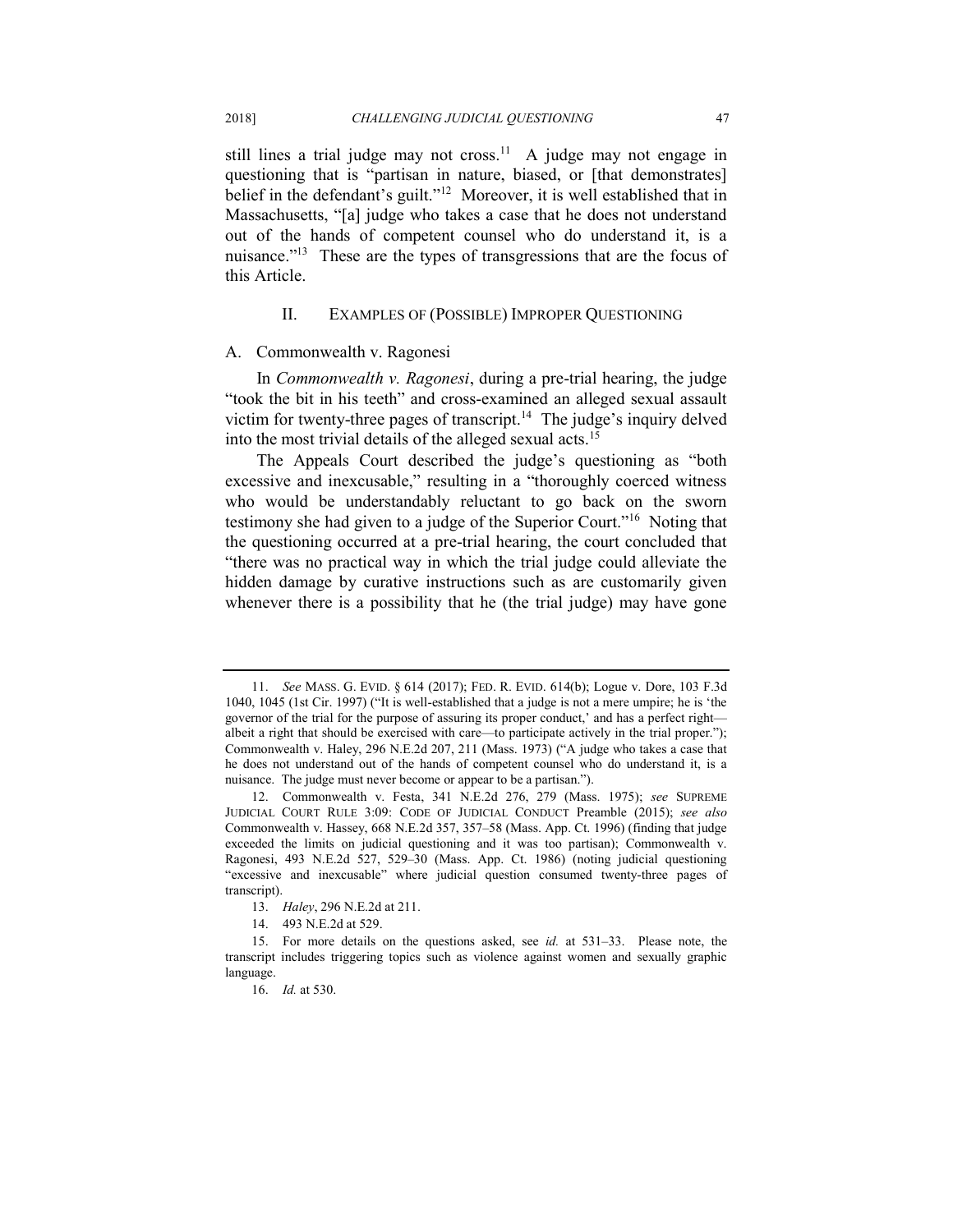too far in questioning a witness."<sup>17</sup> Given the motion judge's inexcusable questioning, the Appeals Court reversed the defendant's convictions.18

#### B. Adoption of Norbert

In Adoption of Norbert, the court discussed a case where the trial judge asked more than 1000 questions during a termination of parental rights trial—nearly 300 more than the total number of questions asked by all trial counsel combined.<sup>19</sup> While child welfare cases are tried before a sole trier of fact in the judge, such questioning and counsel's conduct surrounding the same remain essential to their client's case on appeal. Below is but a small portion of the judge's cross-examination of the mother:

 THE COURT: So you missed eight visits with the child? . . . Do you think that had any impact on the child?

THE WITNESS: I'm sure it did at that point.

 THE COURT: What kind of impact—do you think that it had a lasting impact?

THE WITNESS: Yes.

THE COURT: What kind of impact do you think it had on the child?

 THE WITNESS: Not a very good one. I felt bad for him every day, you know.

 THE COURT: So do you acknowledge, then, that it was harmful for the child not to see you for those eight months? $2^{20}$ 

 On appeal, the mother argued that the judge had "impermissibly interfered with the conduct of the trial" and thus "denied her the impartial justice to which she [was] entitled. $"^{21}$  Although the Appeals Court rejected the mother's argument, it agreed that "the judge's questioning went beyond clarification and delved into substantive areas that would have best been left to the attorneys to develop."<sup>22</sup> In her dissent, Justice Hanlon explained that while "it is often necessary for a

<sup>17.</sup> *Id.* 

<sup>18.</sup> *Id.* at 531.

 19. 986 N.E.2d 886, 891 (Mass. App. Ct. 2013). The court noted the same trial judge had previously engaged in extensive questioning of witnesses and specifically cited Adoption of Nurit, No. 07-P-8161104, 2008 WL 170389 (Mass. App. Ct. Jan. 18, 2008).

 20. Id. at 893 (Hanlon J., dissenting). The judge proceeded to cross-examine the mother, "virtually uninterrupted, for [another] twelve pages of transcript." Id. (Hanlon J., dissenting) (emphasis added).

<sup>21.</sup> *Id.* at 891.

<sup>22.</sup> *Id.*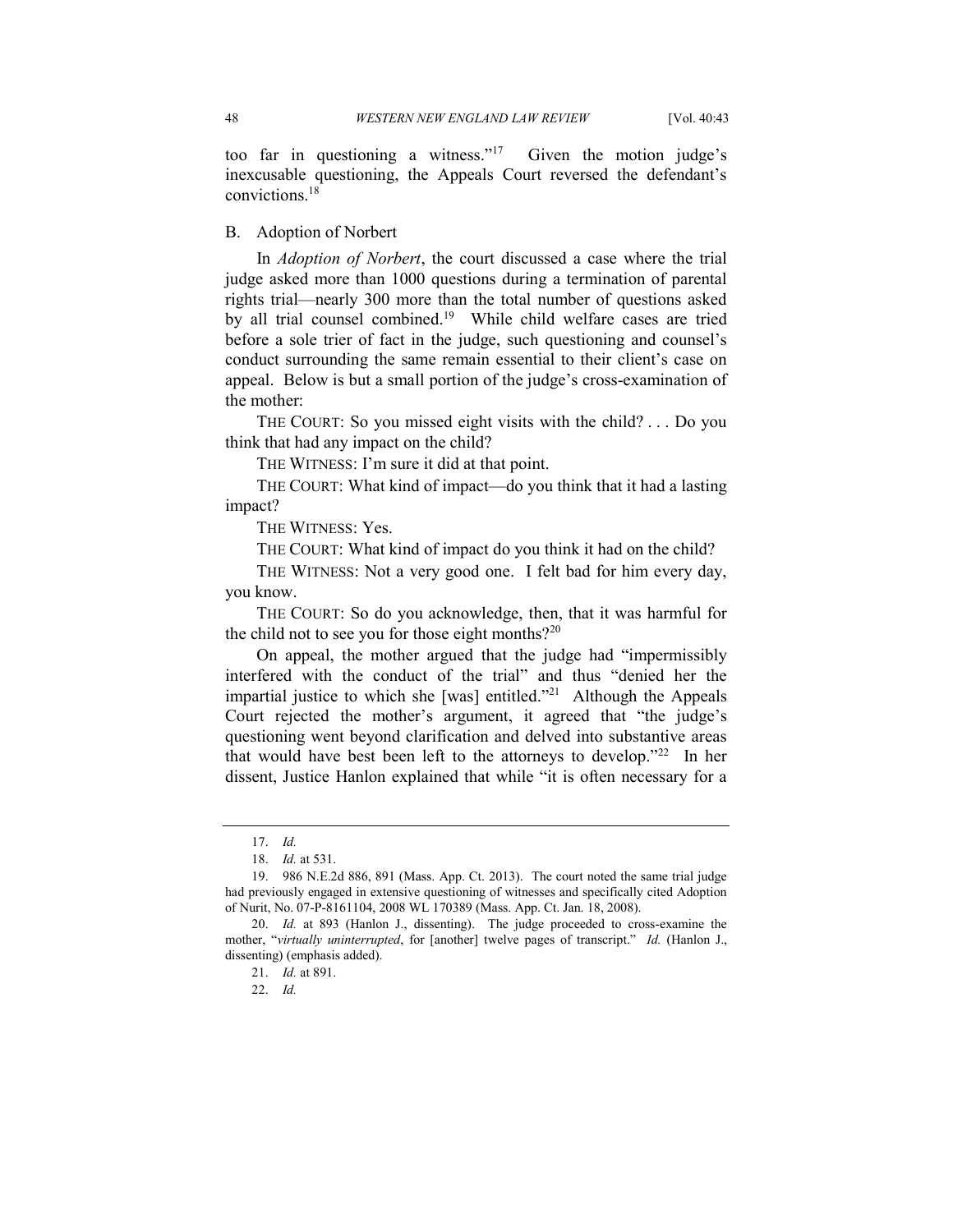trial judge to ask questions in order to elicit crucial information"—a point that is "particularly true in a case where the safety of children is at stake"—the judge's questioning of the mother was improper because it did "not seem designed to seek information."<sup>23</sup> Rather, the judge's questioning displayed the character of "an effective cross-examination by a skillful adversary."<sup>24</sup> As discussed below, each improper question should have been meaningfully objected to and counsel should have preserved the record for appeal.

 The United States Supreme Court has stated that "[j]ustice must satisfy the appearance of justice," mandating that attorneys and judges mutually keep each other in check.<sup>25</sup> As explained in Part IV below, Massachusetts courts have warned that, in civil cases, issues not raised by a losing party in the trial court generally will not be considered on appeal, absent exceptional circumstances.<sup>26</sup> In *Norbert*, despite the judge's extensive questioning, the Appeals Court affirmed the lower court's decision, in part due to counsel's silence.<sup>27</sup>

#### III. HOW TO RESPOND TO IMPROPER JUDICIAL QUESTIONING

 Some readers may understandably ask whether objecting to a trial judge's questions may do their clients more harm than good. What if the judge interprets the objection as an ad hominem attack? What if the judge subconsciously rules against the client because of animosity toward the attorney? These concerns—whatever their merit—do not excuse counsel's failure to object in the face of improper judicial

<sup>23.</sup> *Id.* at 892 (Hanlon J., dissenting).

 24. Id.

 25. Offutt v. United States, 348 U.S. 11, 13 (1954) ("The vital point is that in sitting in judgment on such a misbehaving lawyer the judge should not himself give vent to personal spleen or respond to a personal grievance. These are subtle matters, for they concern the ingredients of what constitutes justice."). See generally JOHN PAUL RYAN ET AL., AMERICAN TRIAL JUDGES: THEIR WORK STYLES AND PERFORMANCE (1980) (providing comprehensive analysis of judicial behavior); Peter David Blanck, The Appearance of Justice Revisited, 86 J. CRIM. L. & CRIMINOLOGY 887 (1996) (offering a careful study examining the notion of the appearance of justice throughout American history).

 26. See, e.g., McNamara v. Honeyman, 546 N.E.2d 139, 145 (Mass. 1989) (finding that where unlawful constitutional Fourth Amendment argument was not raised at trial, appeals court will not hear); Palmer v. Murphy, 677 N.E.2d 247, 251 (Mass. App. Ct. 1997) ("Objections, issues, or claims—however meritorious—that have not been raised at the trial level are deemed generally to have been waived on appeal."); Darling v. Pinkham, 402 N.E.2d 115, 116 (Mass. App. Ct. 1980) (holding that appeals court will not hear claim brought for first time in appellate court); see also infra Part IV and cases cited.

 27. See Norbert, 986 N.E.2d at 891–92.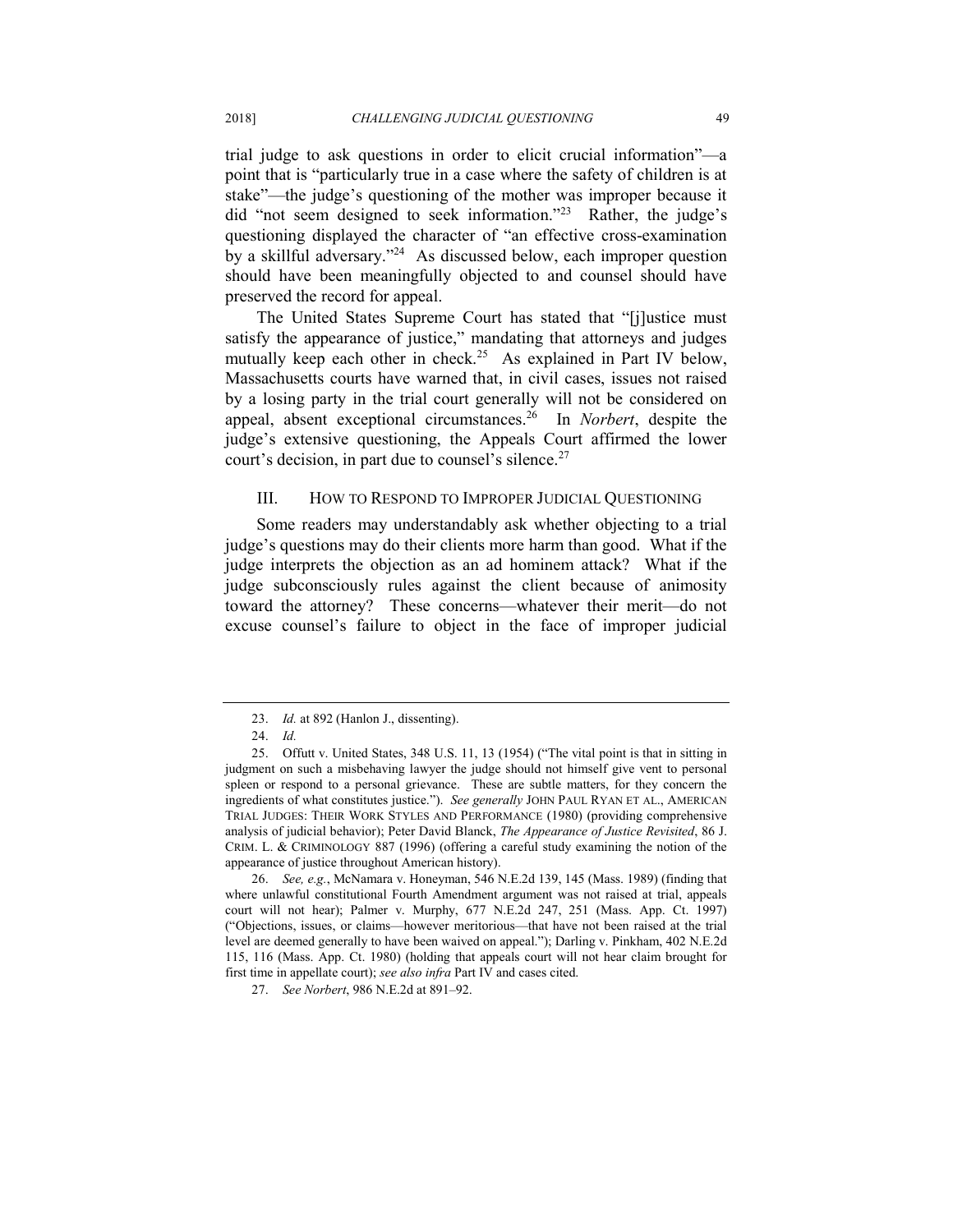questioning.<sup>28</sup> proceeding,"<sup>29</sup> the Supreme Judicial Court has recognized that an attorney's duty to protect a client's rights will sometimes require an attorney to object to a judge's questions.<sup>30</sup> The Appeals Court has explained that "[o]bjections posed to the trial judge do not reflect personal disagreement, but are manifestations of respect."<sup>31</sup> Finally, an attorney owes their client an undivided and unflinching duty of loyalty, which necessarily includes the obligation to object to questioning that may harm their client's interest.<sup>32</sup> While "[m]uch depends on the nature of the

 However, there are certain key principles for counsel to remember when deciding whether and how to object to a judge's questions. First, counsel's "obligation" to make timely objections is the same in both jury and jury-waived trials.<sup>33</sup> Second, while courts have suggested that

- 29. Commonwealth v. Campbell, 353 N.E.2d 740, 744 (Mass. 1976).
- 30. Fitzgerald, 406 N.E.2d at 395; see also supra note 28 and cases cited.
- 31. See Watkins, 823 N.E.2d at 407.

question that an attorney owes a duty of undivided loyalty to his client."); see also Herbert A. Sullivan, Inc. v. Utica Mut. Ins. Co., 788 N.E.2d 522, 539–41 (Mass. 2003); Pollock v. Marshall, 462 N.E.2d 312, 319–20 (Mass. 1984) ("That '[u]nflinching fidelity to their genuine interests is the duty of every attorney to his clients' is beyond question.") (quoting Berman v. Coakley, 137 N.E. 667, 670 (Mass. 1923)); MASS. R. PROF'L. CONDUCT r. 1.2–1.3, cmt. 1 32. See Bartle v. Berry, 953 N.E.2d 243, 249 (Mass. App. Ct. 2011) ("There is no (2015).

 A lawyer should pursue a matter on behalf of a client despite opposition, obstruction or personal inconvenience to the lawyer, and take whatever lawful and ethical measures are required to vindicate a client's cause or endeavor. A lawyer must also act with commitment and dedication to the interests of the client and with zeal in advocacy upon the client's behalf.

MASS. R. PROF'L. CONDUCT r. 1.3, cmt. 1 (2015).

 33. See Watkins, 823 N.E.2d at 406–08 (noting obligation to make timely objections is the same in jury-waived and jury trials, but objections to judicial questioning in jury trials

 28. See Commonwealth v. Fitzgerald, 406 N.E.2d 389, 396 (Mass. 1980) (noting "the delicate problem that objections to a judge's actions present to defense counsel"); Commonwealth v. Watkins, 823 N.E.2d 404, 406–07 (Mass. App. Ct. 2005) (affirming counsel has the same duty to object to improper questions from a judge as when questions are asked by opposing counsel). Generally, counsel should make an objection to a question before the answer is given. See also Commonwealth v. Marshall, 749 N.E.2d 147, 155 (Mass. 2001) ("When objecting, counsel should state the specific ground of the objection unless it is apparent from the context.") (internal citation omitted); Mains v. Commonwealth, 739 N.E.2d 1125, 1129–30 (Mass. 2000) (noting self-represented litigants are bound by the same rules of procedure as litigants with counsel). Examples of attorneys suffering before judges who have lost their patience are often comedic, but only when viewed from the safe security of the periphery. For instance, one Nevada-based attorney arrived fifteen minutes late to court and the judge's opinion was unsparing: "Were there ever a time to use 'fail,' as the contemporary vernacular permits, it is now, and in reference to this deplorable display of legal representation: it was an epic fail." In re Spickelmier, 469 B.R. 903, 906 (Bankr. D. Nev. 2012) (emphasis added).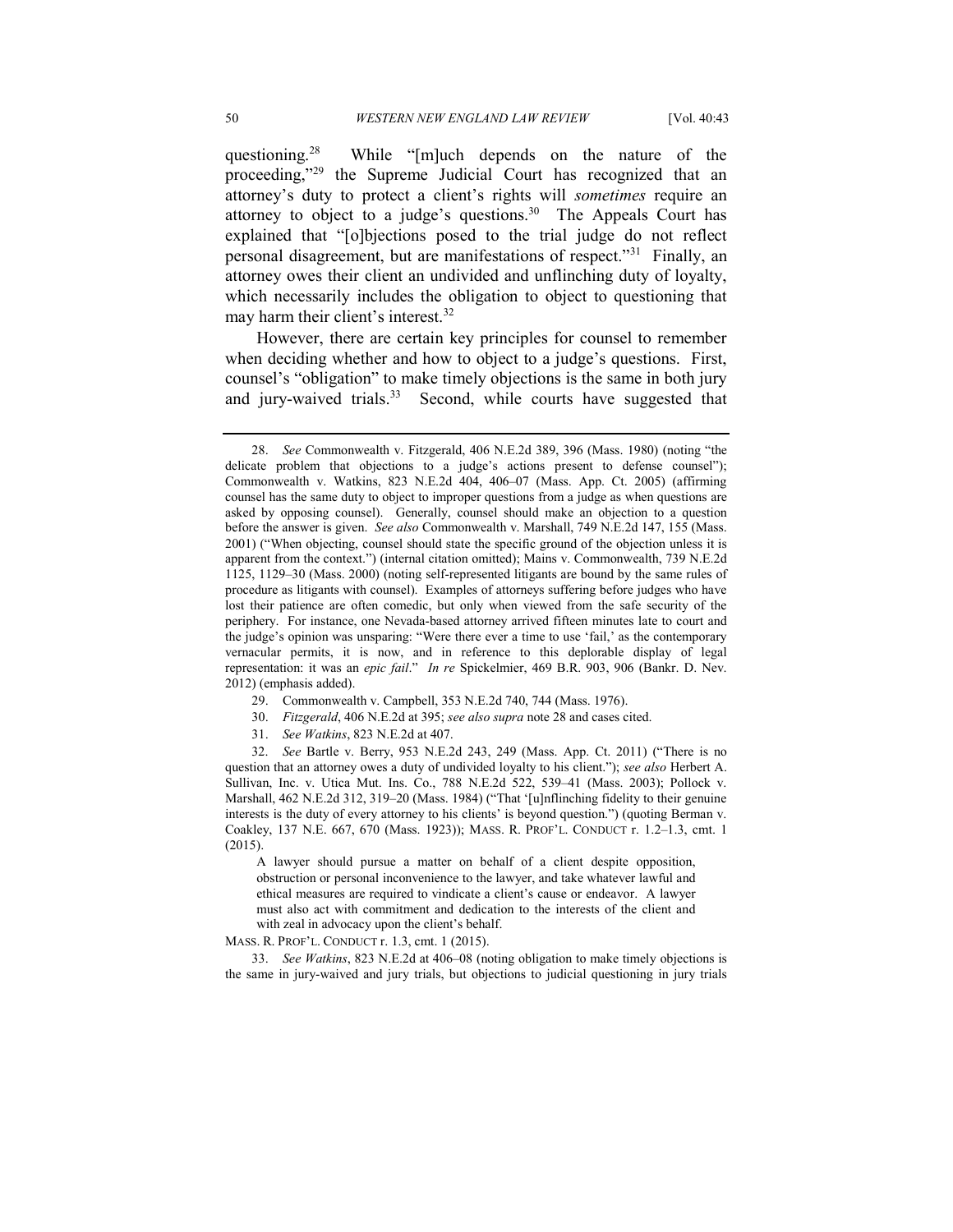counsel need not make "repeated objections,"<sup>34</sup> best practice dictates that counsel should be steadfast in standing each time an objection is warranted.<sup>35</sup> Third, counsel must be sure to "state the specific ground of the objection unless it is apparent from the context."<sup>36</sup> Fourth, counsel should describe the judge's tone and manner of asking questions. $37$  Finally, counsel should ask the judge to explain the reason for the questioning that counsel finds objectionable. In many cases, the judge

should be made outside the jury's hearing); see also William D. Kuester, Comment, Waiver of Objection by Trial Conduct, 42 NEB. L. REV. 807, 808–10 (1963) (noting that lawyers must object "to all technically inadmissible evidence" or run the risk of having similarly inadmissible evidence admitted and have a cumulative adverse effect to his case).

 34. Compare Kuczynski v. Alfano, 520 N.E.2d 150, 150 (Mass. 1988) ("The plaintiff's failure to make repeated objections to the judge's conduct is not fatal on appeal. A litigant is not forced to choose between minimizing the effect of improper judicial conduct at trial and preserving full and thorough review."), and Commonwealth v. Ragonesi, 493 N.E.2d 527, 529 n.4 (Mass. App. Ct. 1986) ("[T]he judge would not have tolerated any further objection from the defendant. . . . If there were any question about the failure to object, we would overlook it."), with Fitzgerald, 406 N.E.2d at 396 ("[T]he total absence of any objection from experienced defense counsel cannot be ignored in our attempt to determine the collective effect of comments and questions from the judge.").

 35. If a timely objection is not made, the evidence is properly admitted, and the fact finder is entitled to give it such probative effect as it deems appropriate. But any statement at trial "is only worth what it is worth." Commonwealth v. Drapaniotis, 48 N.E.3d 45, 50–51 (Mass. App. Ct. 2016); Commonwealth v. Miskel, 308 N.E.2d 547, 553–54 (Mass. 1974) (holding reliance on "continuous objection" improper; "[t]he objection and exception to the earlier question do not carry over to the later one to which there was no objection."); see also Commonwealth v. Grady, 54 N.E.3d 22, 28–29 (Mass. 2016) ("Where the better practice is for a defendant to object at trial regardless of a motion in limine, any implication that a defendant's rights are being 'preserved' may inadvertently lead to just the opposite."); Freyermuth v. Lutfy, 382 N.E.2d 1059, 1063 (Mass. 1978) ("The consequence of the failure to object is to waive the objection to the testimony."); Commonwealth v. Julien, 797 N.E.2d 470, 477 (Mass. App. Ct. 2003) (noting in absence of objection, hearsay testimony is properly admitted, and the jury is "entitled to give [the statement] such probative effect as they deem[] appropriate."); CBI Partners Ltd. P'ship v. Town of Chatham, 671 N.E.2d 523, 526 (Mass. App. Ct. 1996) (illustrating pitfalls of a "continuing objection" where objection lacked specificity "to raise squarely any possible infirmities in the foundation for testimony at trial," thus appellant "may not raise this issue for the first time on appeal.").

 36. Commonwealth v. Marshall, 749 N.E.2d 147, 155 (Mass. 2001) (quoting P.J. LIACOS, MASSACHUSETTS EVIDENCE § 3.8.3, at 85 (7th ed. 1999)); Commonwealth v. Perryman, 770 N.E.2d 1, 5 (Mass. App. Ct. 2002) ("[O]bjections to evidence, or to any challenged order or ruling of the trial judge, are not preserved for appeal unless made in a precise and timely fashion, as soon as the claimed error is apparent."); see also MASS. R. CIV. P. 46; MASS. R. CRIM. P. 22.

<sup>37.</sup> See Fitzgerald, 406 N.E.2d at 395 ("Because the transcript cannot disclose the tone of a judge's voice or his manner in making comments or asking questions, appellate judges are not always able to assess the impact of a judge's action."); In re Adoption of Norbert, 986 N.E.2d 886, 891 (Mass. App. Ct. 2013) ("Because the transcript cannot disclose the tone of the judge's voice or his manner in asking questions, it is difficult for us to assess the mother's claim that the judge acted aggressively toward her.").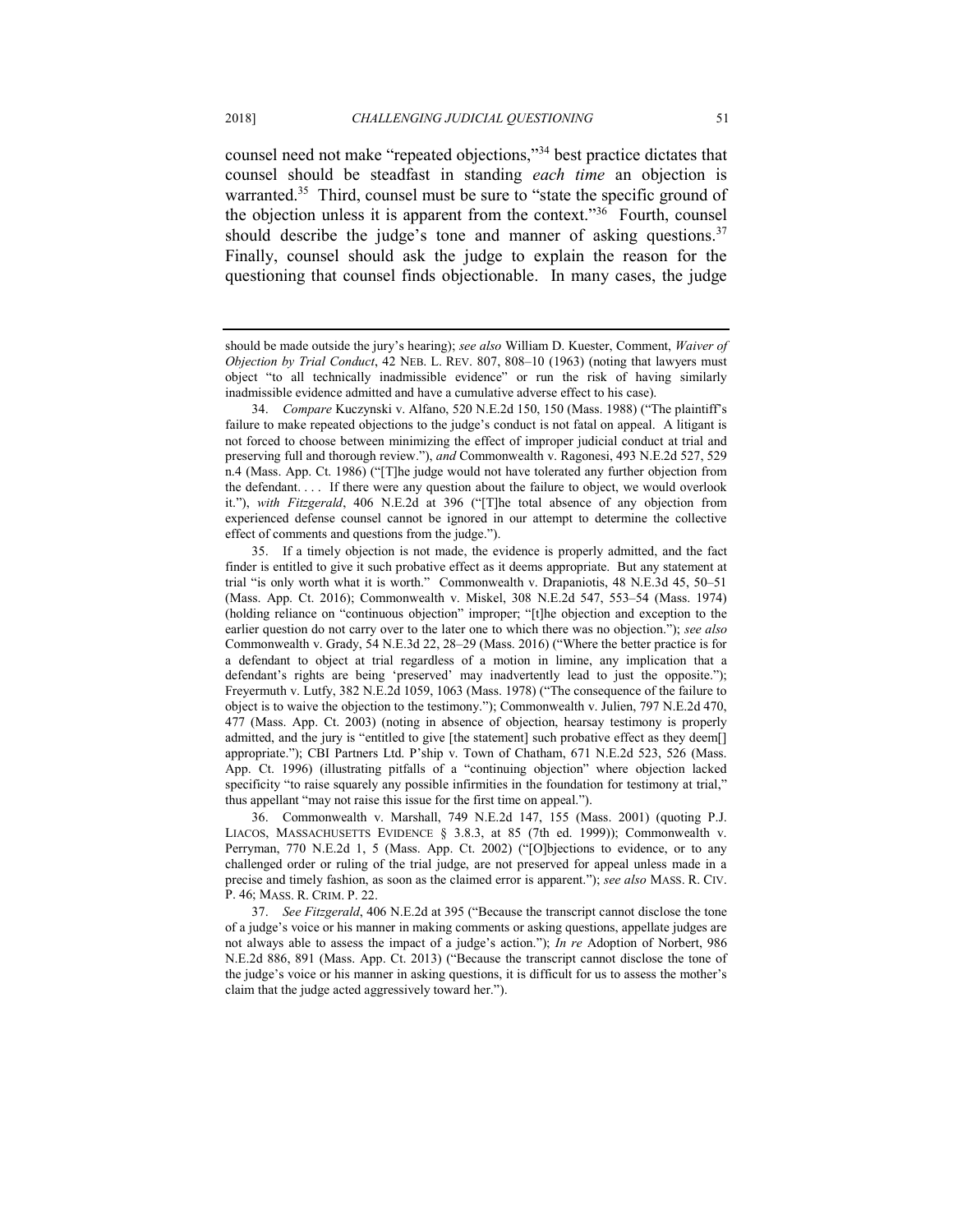may not realize why counsel would have cause to object, and counsel proper. Honest dialogue—at sidebar if a jury is present—is the best way to ensure that both the judge and counsel's motivations are recorded and understood, and that the judge has a fair opportunity to cure the error that counsel finds objectionable. may not realize why the judge believes the questioning is necessary or

 We believe counsel who abides by these principles will gain the respect of the judges they appear in front of, and will fulfill their obligation to defend and protect the rights of their clients.

#### IV. LIKELIHOOD OF SUCCESS ON APPEAL

 When a judge commits error in the questioning of a witness, the likelihood of success on appeal depends heavily on whether a timely objection was made at trial.<sup>38</sup> In many cases, the presence or absence of an objection may be outcome-determinative.

 Where counsel properly objects at trial, the appellate court will review to determine whether the error was "harmless" or "prejudicial."<sup>39</sup> An error is non-prejudicial if it "did not influence the jury, or had but very slight effect."<sup>40</sup> Where counsel fails to properly object at trial, the appropriate standard of review depends on whether the error occurred in a civil or criminal case. In a civil case, the appellate court generally will deem the error waived, but may review to determine whether the error was harmless.<sup>41</sup> In a criminal case, the appellate court will review the

 It was error on the part of the judge to have conducted the examination because an insufficient basis had been established for it and because the examination exceeded what are generally the limits for judicial intervention in the questioning of witnesses. In the context of the entire record of the trial, we do not think the error was harmless and we, therefore, reverse the defendant's conviction of rape.

Commonwealth v. Hassey, 668 N.E.2d 357, 357–58 (Mass. App. Ct. 1996).

 40. Commonwealth v. Flebotte, 630 N.E.2d 265, 268 (Mass. 1994). The Supreme Judicial Court has noted that the "possibility of prejudice [from improper judicial questioning] arises especially in a criminal case where the judge's questions may unintentionally have the effect of impeaching the defendant or defense witnesses." Fitzgerald, 406 N.E.2d at 389.

41. Palmer v. Murphy, 677 N.E.2d 247, 251 (Mass. App. Ct. 1997); Adoption of Seth,

<sup>38.</sup> See supra note 28 and cases cited.

 39. See Commonwealth v. Sylvester, 448 N.E.2d 1106, 1107 (Mass. 1983) (holding "judge's comments" were not "so prejudicial as to deny the defendant a fair trial."); Commonwealth v. Sneed, 383 N.E.2d 843, 846 (Mass. 1978) (concluding "words of the judge, in total, could hardly have had anything other than a prejudicial effect on the jury"); overzealous in the manner in which he interrogated the witness," the judge's questioning was "at most harmless error" and "not comparable to judicial interventions which have been held to be so prejudicial to the defendant as to constitute reversible error."). Commonwealth v. Festa, 341 N.E.2d 276, 279–80 (Mass. 1976) ("[E]ven if the judge was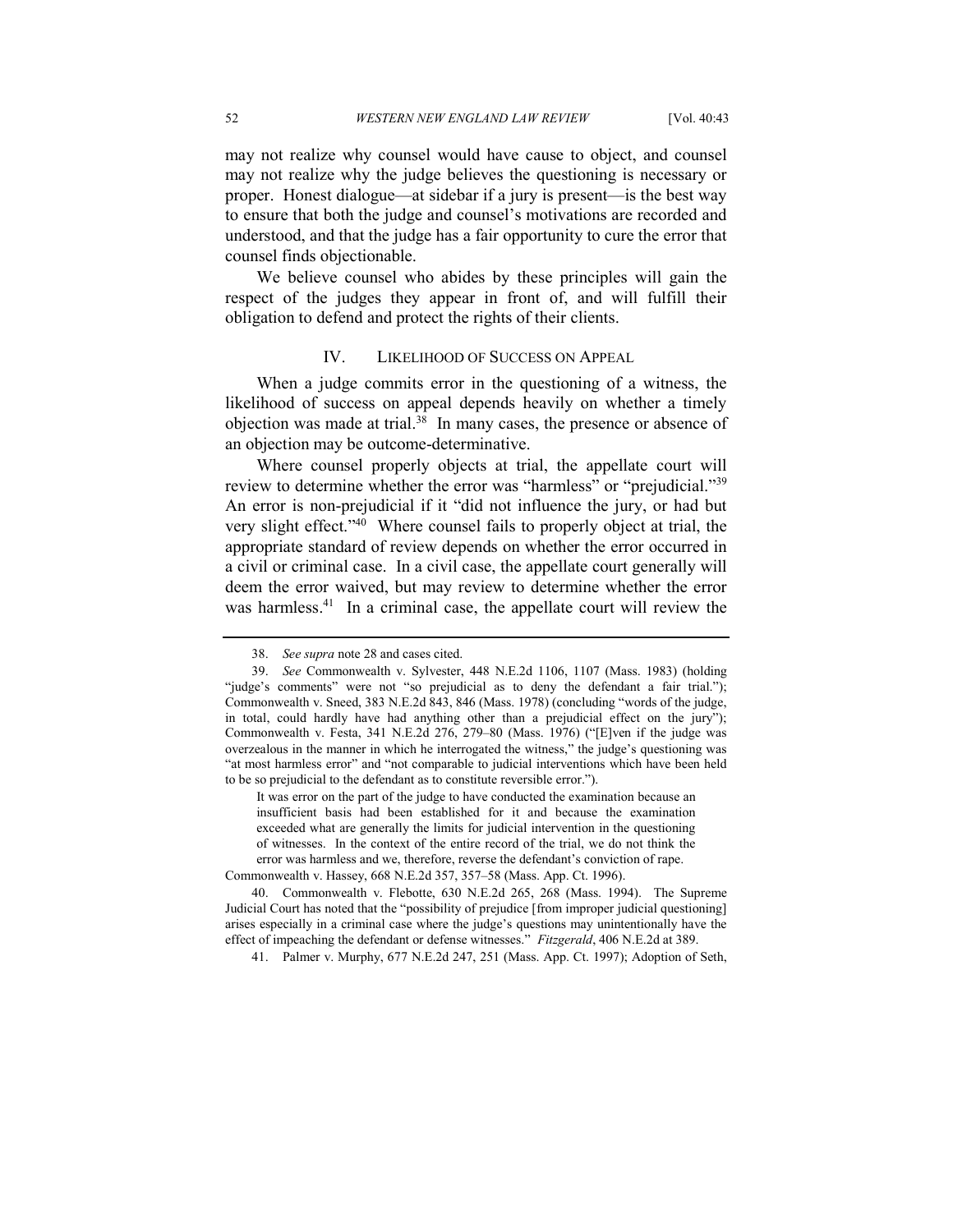error to determine whether it created a "substantial risk of a miscarriage of justice"42 (or a "substantial likelihood of a miscarriage of justice" in a first-degree murder case<sup>43</sup>). A substantial risk of a miscarriage of justice exists when there is "serious doubt whether the result of the trial might have been different had the error not been made," i.e., there is uncertainty about whether the defendant's guilt was fairly adjudicated.<sup>44</sup> "Errors of this magnitude are extraordinary events and relief is seldom granted."45

#### A. Commonwealth v. Hassey

In Commonwealth v. Hassey, the defendant was convicted of rape after the trial judge launched into a "penetrating examination" of a defense witness who had not immediately gone to the police with exculpatory information about the defendant.<sup>46</sup> Over defense counsel's objection, the judge questioned the witness as follows:

 THE COURT: I have a couple of questions, Mr. Spurrell. You have been friendly with this defendant for ten or twelve years; is that right?

THE WITNESS: Yes.

THE COURT: He's one of your best friends?

THE WITNESS: Yes.

 THE COURT: When you learned he was accused of—when did you learn he was accused of rape?

THE WITNESS: I think it was August. I hadn't seen him for a while.

THE COURT: Did you go to see him right away after that?

THE WITNESS: He was in prison.

THE COURT: Well, did you get in any contact with him?

 44. Commonwealth v. Randolph, 780 N.E.2d 58, 66 (Mass. 2002) (quoting Commonwealth v. Azar, 760 N.E.2d 1224, 1234 (Mass. 2002)).

45. Id. at 67. Compare Commonwealth v. Smith, 951 N.E.2d 322, 327 n.2 (Mass. 2011) ("The substantial likelihood of a miscarriage of justice standard . . . we have said is more forgiving to a defendant than the substantial risk of a miscarriage of justice standard applicable in other criminal cases.").

46. 668 N.E.2d 357, 359 (Mass. App. Ct. 1996).

 560 N.E.2d 708, 712 (Mass. App. Ct. 1990) (stating that, despite counsel's failure to object, even if the judge was "overzealous in becoming so involved [in questioning the psychiatrist], the error was harmless in view of our conclusion, set forth below, that no prejudice resulted from the testimony of the psychiatrist.").

 42. Commonwealth v. Gomes, 763 N.E.2d 83, 86 (Mass. App. Ct. 2002). For a comprehensive discussion of the substantial risk of a miscarriage of justice standard, compare the majority and concurring opinions in Commonwealth v. Alphas, 712 N.E.2d 575, 579–81, (Mass. 1999).

 43. Commonwealth v. Paradise, 539 N.E.2d 1006, 1016 (Mass. 1989).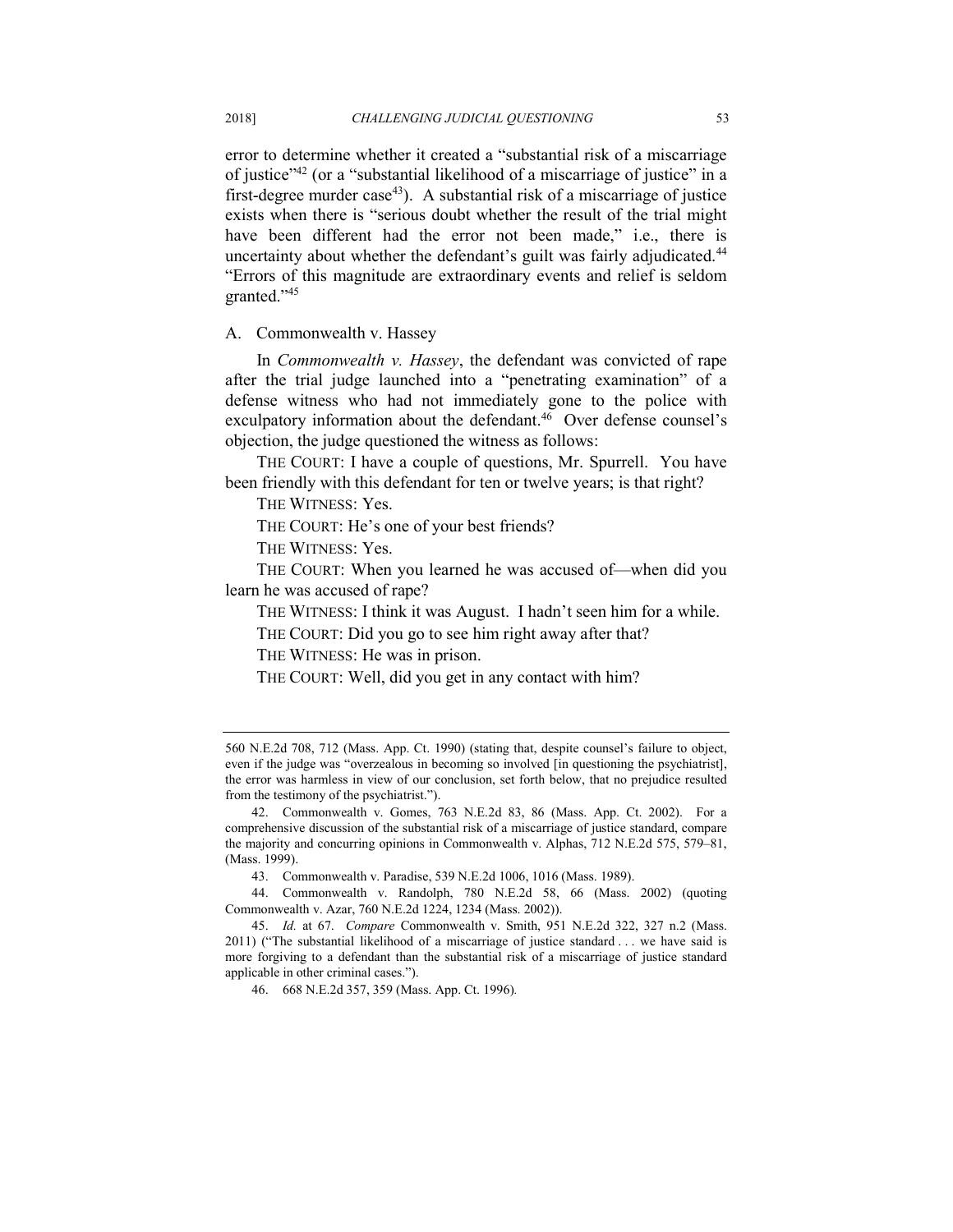THE WITNESS: No, I didn't.

[DEFENSE COUNSEL]: Judge, may we be heard.

 THE COURT: Have you been in contact with him since that time? THE WITNESS: Yes.

 THE COURT: When did you get in contact with him for the first time?

 THE WITNESS: Probably two or three weeks after he was released on bail.

THE COURT: And when was that?

THE WITNESS: I don't recall the date.

THE COURT: Well, did you talk with him about this serious charge?

THE WITNESS: He told me what he was being charged with here.

 THE COURT: You heard about what he was being charged with before he told you?

THE WITNESS: Yes.

 THE COURT: And what did you do when you heard about that charge?

[DEFENSE COUNSEL]: Objection, your Honor.

THE WITNESS: Nothing.

THE COURT: You didn't do a thing?

THE WITNESS: No, I didn't.

 THE COURT: You didn't go down to the Hull Police Department and say, My [sic] friend is wrongfully charged with rape and the woman that's charged him with rape has said she wants to get even with him?

THE WITNESS: No.

THE COURT: Objection is noted.<sup>47</sup>

 The appeals court concluded that the judge's "examination exceeded what are generally the limits for judicial intervention in the questioning of witnesses."48 examination was less egregious than Ragonesi, it went well beyond clarification and caused the witness' credibility to "unravel"; that the unraveling was "doubly effective because jurors are likely to pick up signs from the judge about what the judge thinks of the credibility of a witness or a party"; and that the judge did not dull the "sting" of his examination in his instructions to the jury.<sup>49</sup> Taken together, the court The court reasoned that, although the judge's

<sup>47.</sup> *Id.* at 358–59.

<sup>48.</sup> *Id.* at 357–58.

<sup>49.</sup> Id. at 359-60; see also Kuczynski v. Alfano, 520 N.E.2d 150, 151 (Mass. 1988) ("The form and apparent manner [of the judge's questions] demonstrated an insensitivity on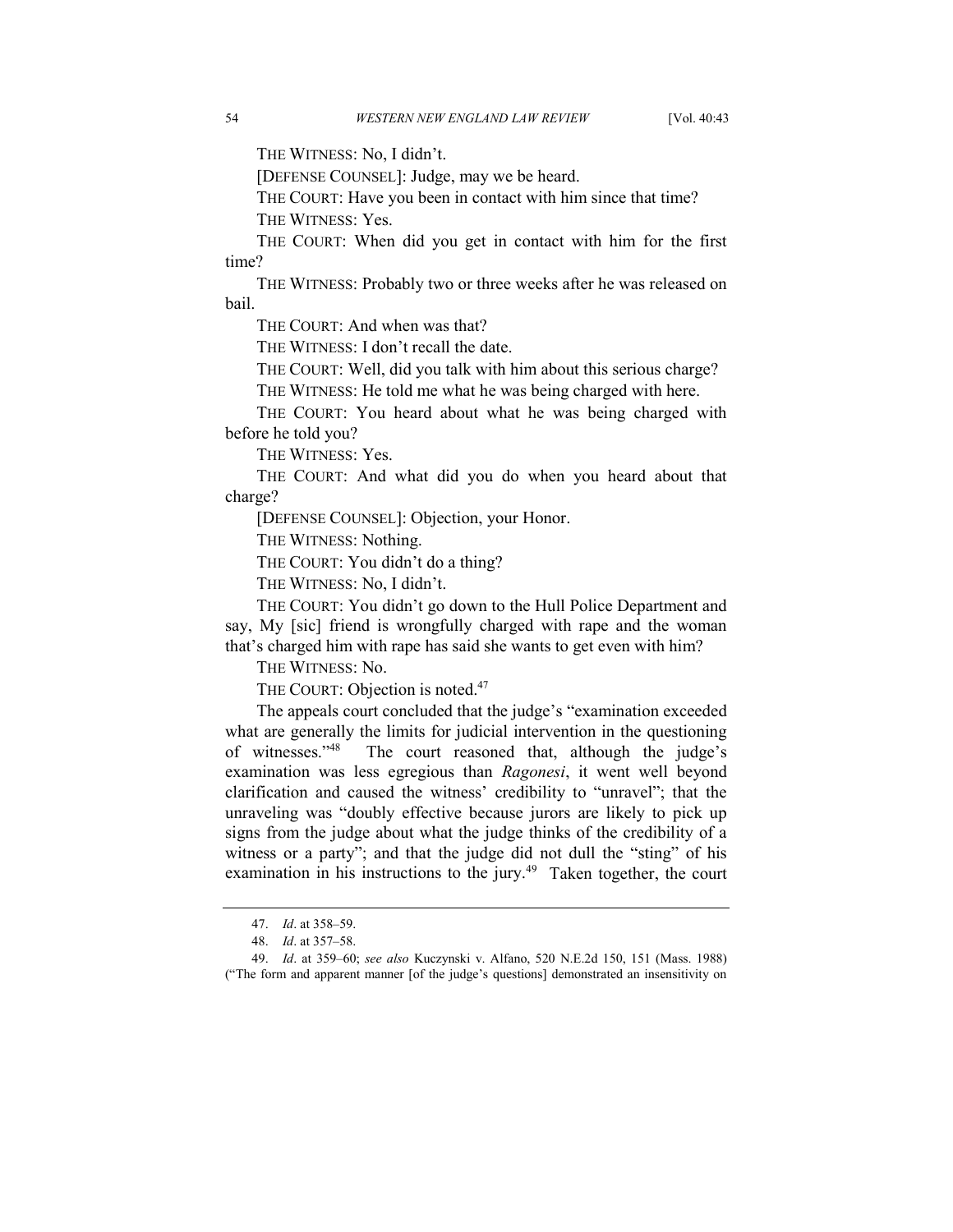concluded that the judge's questioning was "a too partisan entry on the side of the prosecution."<sup>50</sup>

#### B. Commonwealth v. Gomes

In Commonwealth v. Gomes, the defendant appealed his convictions on the ground that the trial judge's questioning of a witness had resulted in an "unnecessarily suggestive in-court identification of the defendant as her assailant."<sup>51</sup> Specifically, the judge questioned the witness as follows:

 THE COURT: One question. You participated in a lineup this morning. Did you pick anybody out of that lineup?

THE WITNESS: Yes, I did. With hesitation—

THE COURT: Just [did you] pick someone out of the lineup?

THE WITNESS: Yes, I did.

THE COURT: Do you see that person here in court today?

THE WITNESS: No, I don't.

 THE COURT: Do you see the person in court here today who was with you on the night that you described to us?

THE WITNESS: Do I see the person?

THE COURT: Can you recognize anyone in court?

 THE WITNESS: Now that I see the person in front of me, I can recognize him. I seen [sic] him walking by me in the hallway, and I recognized him, and it came to me, but it's because I pieced everything together after a long time.

THE COURT: What's your answer to my question?

THE WITNESS: Do I recognize him now?

 THE COURT: Do you recognize anybody in this courtroom today who was with you that night?

 the judge's part toward the possible effect his demeanor would have on the jury and their deliberations."); Commonwealth v. Hanscomb, 328 N.E.2d 880, 885 (Mass. 1975) (Hennessey, J., concurring) ("The influence of the trial judge on the jury 'is necessarily and properly of great weight' and 'his lightest word or intimation is received with deference, and may prove controlling.'") (quoting Quercia v. United States, 289 U.S. 466, 470 (1933)). For a more comprehensive review of judicial effects on juries, see Angela M. Laughlin, Learning from the Past? Or Destined to Repeat Past Mistakes?: Lessons from the English Legal System and Its Impact on How We View the Role of Judges and Juries Today, 14 WIDENER L. REV. 357, 358 (2009) ("Research shows that jurors may be sensitive to a trial judge's demeanor and are more likely to be influenced if the judge's demeanor suggests her view of a witness's credibility or of a litigant's position.").

<sup>50.</sup> Hassey, 668 N.E.2d at 360.

<sup>51.</sup> Commonwealth v. Gomes, 763 N.E.2d 83, 84 (Mass. App. Ct. 2002).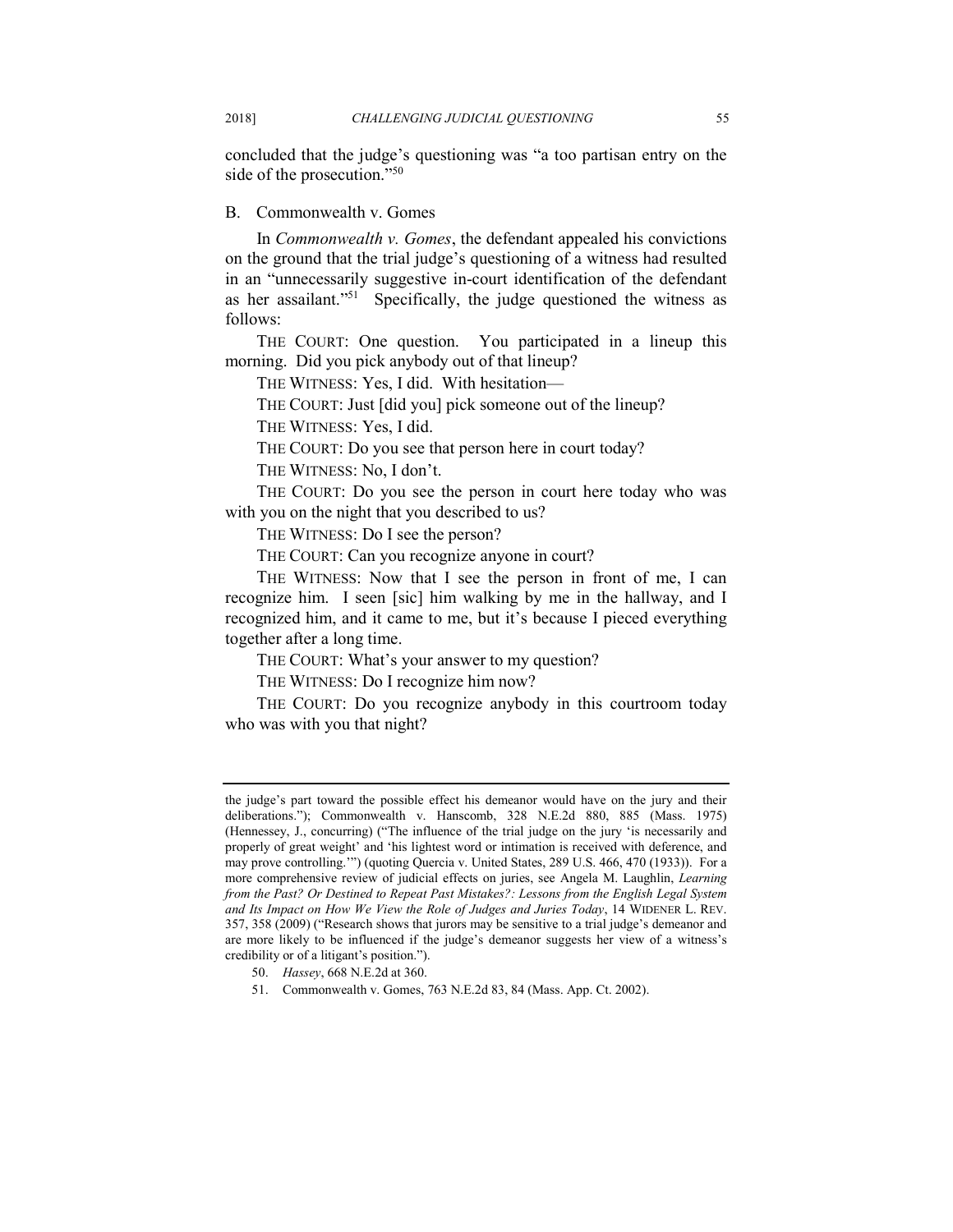THE WITNESS: Yes.

THE COURT: Where is that person?

 THE WITNESS: That person's sitting right over there sitting next to the defense attorney.<sup>52</sup>

 Because the defendant had failed to object to this questioning at trial, the Appeals Court reviewed the alleged error to determine whether it created a substantial risk of a miscarriage of justice.<sup>53</sup> Under this standard, the defendant's claim had little chance of success.<sup>54</sup>

 First, the court determined that the trial judge had committed no error because the judge's motive appeared to be to clarify the earlier testimony, defense counsel had the opportunity to conduct a thorough cross-examination of the witness, and the judge's jury instructions "addressed the issue of a suggestive one-on-one identification."<sup>55</sup> Second, the court concluded that, "[e]ven if the judge's questioning of the witness was error, it did not create a substantial risk of a miscarriage of justice" because "the evidence against the defendant was overwhelming," and the judge's questioning, therefore, did not "materially influence the guilty verdict."<sup>56</sup> Thus, as noted above, succeeding under a substantial risk of a miscarriage of justice standard is a Sisyphean task for appellate counsel.

#### **CONCLUSION**

 We recognize that "[i]t is not always easy for a judge to see his duty clearly" and that "a first-rate trial judge will find and tread the narrow path that lies between meddlesomeness on the one hand and ineffectiveness and impotence on the other."<sup>57</sup> We are also mindful of the echo of many tried and true trial attorneys, in and out of court each

 52. Id. at 84–85. This occurred after the witness had identified another individual from the lineup as her assailant.

 53. Id.

<sup>54.</sup> See Windy Rosebush, Trial Counsel's Acts Today Could Affect a Client's Appeal Tomorrow: Massachusetts and New Hampshire Take Differing Positions on Appellate Review of Unpreserved Issues, 2 SUFFOLK J. TRIAL & APP. ADVOC. 123, 128 n.31 (1997) (noting only five of fifty-three Massachusetts cases applying the substantial risk of miscarriage of justice standard between 1962 and 1997 found such a risk).

 55. Gomes, 763 N.E.2d at 86 (internal citations and quotations omitted). The trial court advised the jury that in considering an identification, you "may also take into account that an identification made by picking the defendant out of a group of similar individuals is generally more reliable than one which results from the presentation of the defendant alone to the witness." *Id.* 

 56. Id.

 57. HENRY T. LUMMUS, THE TRIAL JUDGE 21 (1937).